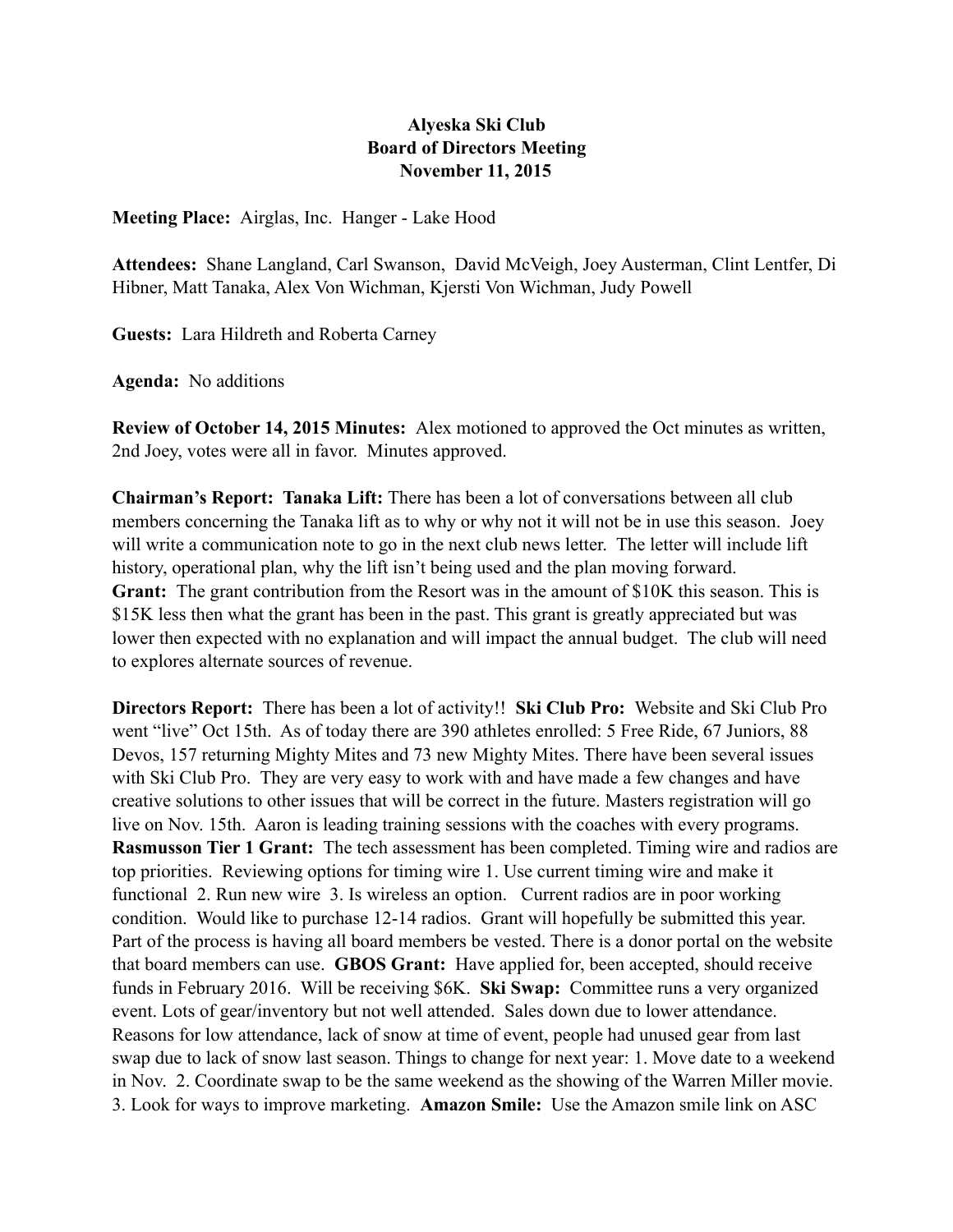website or **[amazonsmile.com](http://amazonsmile.com)**, pick ASC as your charity, 0.5% of every dollar spent on eligible purchases will be donated to ASC.

**Auction:** Event will be held at the Resort, date Jan 23, 2016. This year there will be "food Stations" instead of a plated dinner, which will bring down the overall costs. Trying a different approach as a party/game theme. There will be games to play throughout the night. There will be 5 reserved tables for those that purchases at the sponsor level. Silent auction items are moving towards experiences vs items. **Adopt a Trail Program:** The California Creek trail system: Beaver Pond Trail. Would require 100 volunteer hours annually. There would be 2 clean-up days per year fall/spring. All tools and training will be provided. Request that the older and junior athletes participate, their hours would be recored as committee service hours. Kjersti motioned to approve the adopt a trail program on a year to year bases. 2nd Clint. Discussion: Coaches to monitor, keep a log of all athletes volunteer hours and provide athletes with appropriate documentation of volunteer hours. A vote was called, all votes were in favor. Motion passed. **Upcoming Events:** Warren Miller movie, Nov 13-15th. Friday night is sold out. Saturday 120 tickets sold, Sunday tickets are still available. ASC will receive all proceeds from tickets sales. There will be a power point playing before, during intermission and after with all presents sponsors. H20 Heli Guides will be preset and emceeing the event. There will be a raffle and door prizes. Advertising: 1.ASD High Schools included information and a trailer of the movie in their morning announcements. 2. UAA Newspaper. 3. Event Brite email blast to all who bought tickets for last years event.

**Treasurer's Report:** Budget vs. Actuals template still being finalized with the Finance Committee but there are no red flags on the expense side reported. Major expenses have been season passes and salaries, and are tracking against budget. CSFRA: 3rd quarter \$24,000 an increase. total \$43,610 (budget \$60,000) Program Registration \$190K (budget \$284,000) Corporate Sponsorships \$4,500 (budget \$15,000) Coach's Passes \$2,000

**Alpine Committee Report:** Attached.

**Development Committee Report:** Attached.

## **Program Updates:**

**Mighty Mites:** 157 returning MM, 73 new. Try outs: Saturday Dec 6th and 13th. Official first MM training day Dec 13th. MM will move their starting time back to 11am from 10:30. Training day: 11-12:30 lunch 1-3:15. Same amount of training just adjusted times. There will now be a Mighty Mite Program Director: Roberta and a Volunteer Coordinator: Karissa.

**Masters:** Registration is now open on Ski Club Pro. Numbers are driven by weather and snow. There will be the annual sign-up pot luck. Will educate members about Ski Club Pro. Training starts Dec 6th. Masters Camp: Breckenridge, CO the first week in Dec.